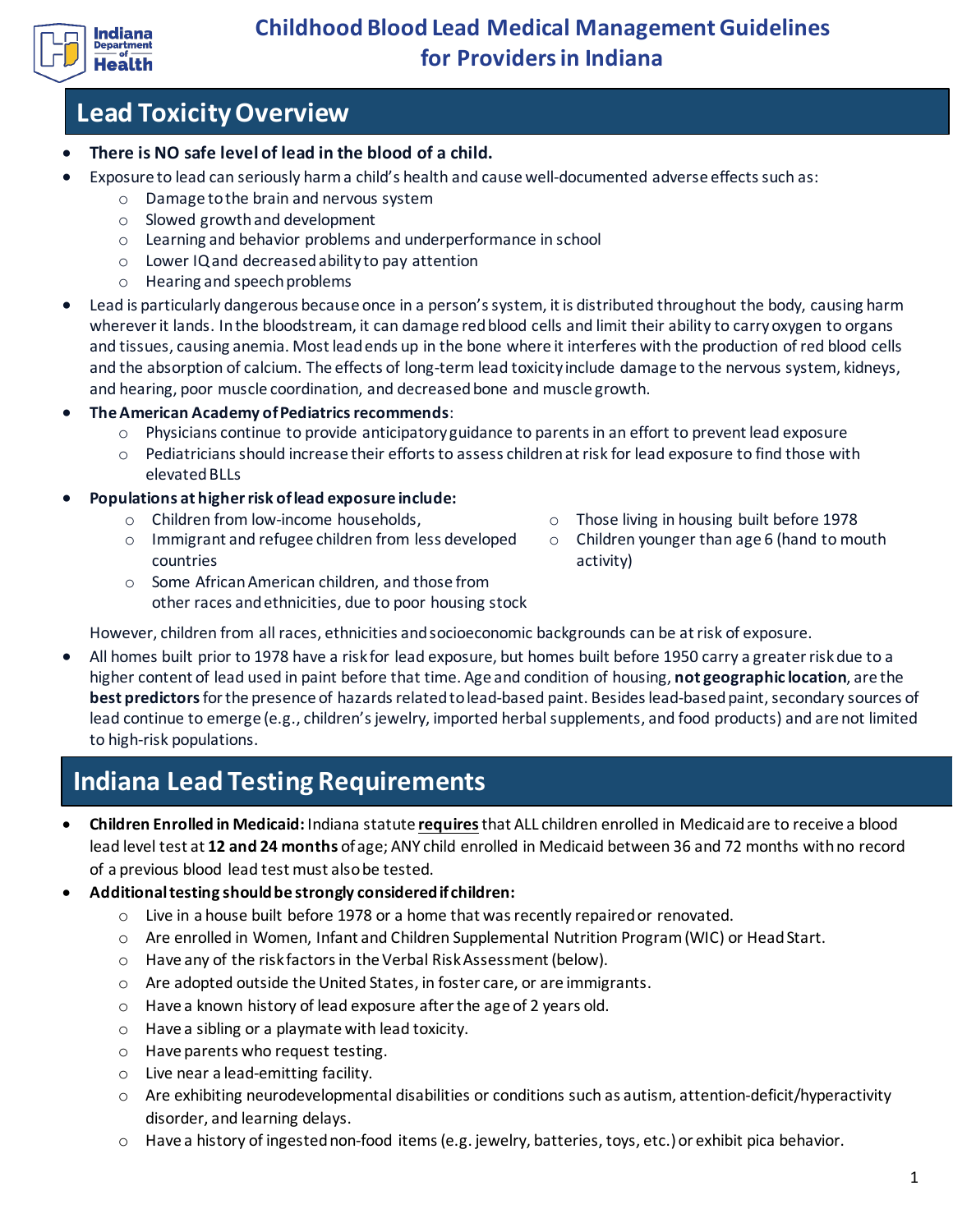

# **Indiana Lead Testing Recommendations**

- **Testing Refugee Populations:** CDC recommendsrefugee children aged 6 months to 16 years should be tested upon entry into the United States. Testing should be repeated 3 to 6 months after placement in a permanent residence, regardless of initial test results. All pregnant and lactating women and girls should be tested. All newly arrived pregnant or breastfeeding women should be prescribed a prenatal or multivitamin with adequate iron and calcium. Referral to a healthcare provider with expertise in high-risk lead exposure treatment and management may be indicated for EBLLs
- It is recommended that clinicians **assess all children** for the risk of lead exposure from ages 6 months to 6 years **at every well child visit.**

### **Verbal Risk Assessment:**

The **Verbal Risk Assessment** helps health care providers assess a child's potential level of risk of exposure to lead hazards. It also provides health care providers an opportunity to educate families about lead hazards. **If the answer to any question on the Verbal Risk Assessment is "Yes" or "I don't know,"** then:

- o Test the child for lead toxicity at that time
- o Test the child at least annually or if any other risk factor exists. Continue to test until the child turns 6 years old or responses to the assessment change.
- o Provide lead toxicity prevention education

\* Completion of the assessment does not meet the Medicaid testing requirement.

| In the past year, has your child lived in, near, or regularly visited:                                                                                             | <b>Yes</b> | <b>No</b> | I don't know |
|--------------------------------------------------------------------------------------------------------------------------------------------------------------------|------------|-----------|--------------|
| A house built before 1978 that has peeling, chipping, or flaking paint?                                                                                            |            |           |              |
| A house built before 1978 that has been remodeled within the past 6 months?                                                                                        |            |           |              |
| A sibling, cousin, or friend who has been diagnosed or treated for lead toxicity?                                                                                  |            |           |              |
| A factory or industrial plant or mine?                                                                                                                             |            |           |              |
| Mexico, India, Middle East, Central America, South America, Africa, or Asia                                                                                        |            |           |              |
| In the past year, has your child been around adults who:                                                                                                           | <b>Yes</b> | <b>No</b> | I don't know |
| Have a job that causes them to have frequent contact with lead (e.g. plumbers,<br>construction, auto repair, metal/battery recycling, welders)                     |            |           |              |
| Have a hobby that causes them to have frequent contact with lead (e.g. hunt, fish,<br>reload bullets, refinish furniture, work with stained glass, jewelry making) |            |           |              |
| In the past year, has your child consumed:                                                                                                                         | <b>Yes</b> | <b>No</b> | I don't know |
| Food or beverages from ceramic cookware/dishware or imported pottery?                                                                                              |            |           |              |
| Food with spices imported or brought in from another country (such as turmeric)?                                                                                   |            |           |              |
| Ayurvedic medicines or home remedies (such as Azarcon, Greta)?                                                                                                     |            |           |              |
| Dirt or non-food items regularly (more than the typical baby mouthing behavior)?                                                                                   |            |           |              |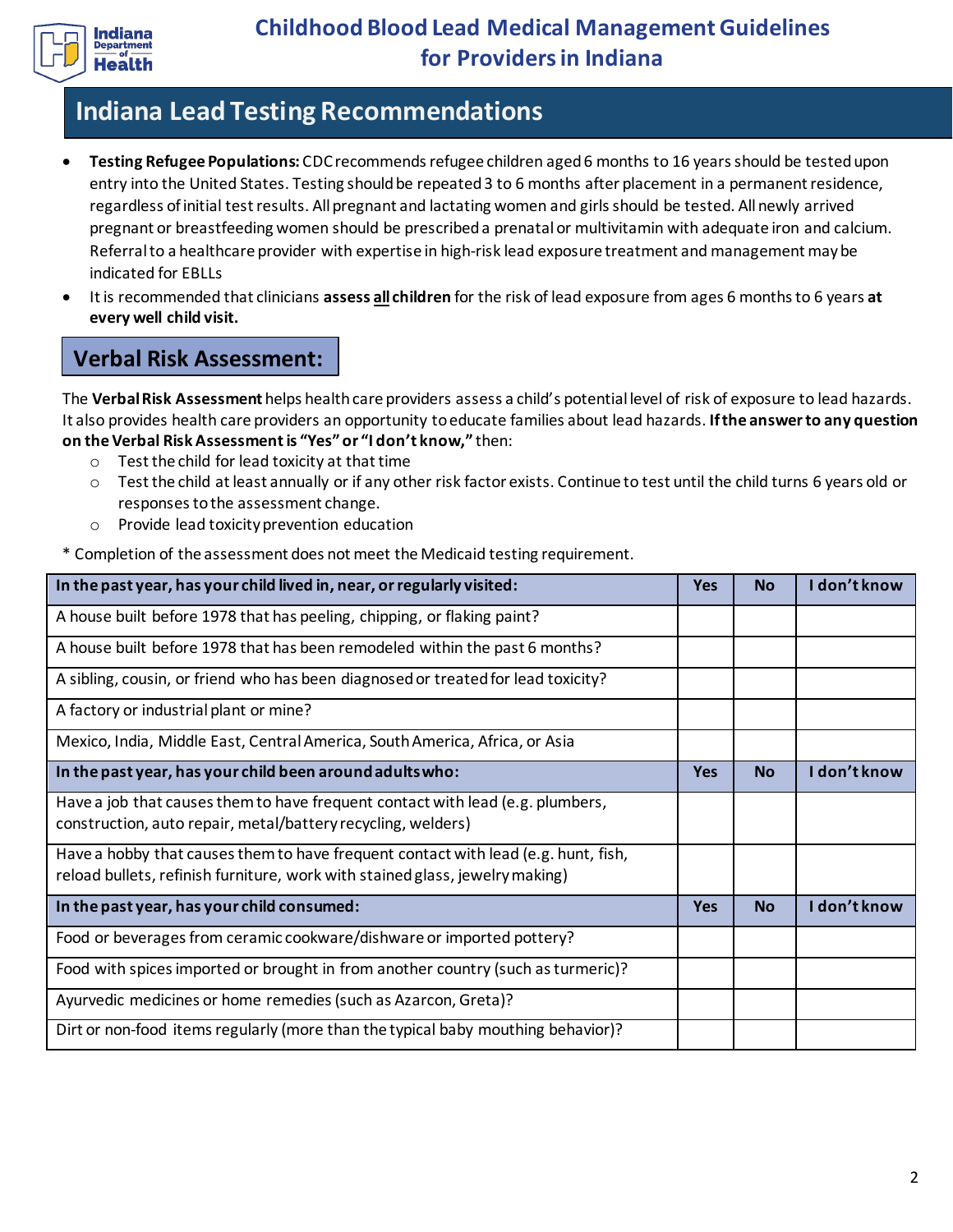

### **General medical evaluation and testing recommendations:**

- Perform routine history and assessment of physical and mental development.
- Assess nutrition and risk for iron deficiency.
- Evaluate for lead exposure risks.
- Initial test may be a capillary or venous test. Children with identified risk factors should be retested with a venous sample.

### **General clinical management recommendations:**

- Report the blood lead result to IDOH.
- Discuss result with family and counsel on any identified risk factors.
- Provide prevention education (i.e., lead sources, reducing/eliminating strategies, health education, etc.)
- Counsel on healthy eating, especially iron, calcium, and Vitamin C.
- Communicate patient management information with local health department.
- Consider referral to Supplemental Nutrition Program for Women, Infants, and Children.

| Medical Evaluation and Testing Recommendations                                                                                                                                                                                                                                                                                                                                                                                                                                                                                                                                                             | <b>Clinical Management</b>                                                                                                                                                                                                                                                                                                                                                                                                                                                                                                         |  |  |  |
|------------------------------------------------------------------------------------------------------------------------------------------------------------------------------------------------------------------------------------------------------------------------------------------------------------------------------------------------------------------------------------------------------------------------------------------------------------------------------------------------------------------------------------------------------------------------------------------------------------|------------------------------------------------------------------------------------------------------------------------------------------------------------------------------------------------------------------------------------------------------------------------------------------------------------------------------------------------------------------------------------------------------------------------------------------------------------------------------------------------------------------------------------|--|--|--|
| $BLL < 5 \mu g/dL$                                                                                                                                                                                                                                                                                                                                                                                                                                                                                                                                                                                         |                                                                                                                                                                                                                                                                                                                                                                                                                                                                                                                                    |  |  |  |
| General medical evaluation recommendations (given above)<br>Who to test?<br>• Medicaid recipients at 12 and 24 months, or any time before 6<br>years old if not previously screened.<br>• Children in homes built before 1978 or with other risk factors<br>• Children at the request of their parents.<br>BLL 5-9.9 µg/dL<br>General medical evaluation recommendations, PLUS:<br>. Note the child's environmental history. Identify potential sources of<br>exposure and provide preliminary advice on reducing/eliminating them.<br>• Ensure iron sufficiency with laboratory testing and treatment per | General clinical management recommendations (given above)<br>• When reviewing lab results with family, for reference, the geometric<br>mean blood lead level for children 1-5 years old is less than 2 µg/dL.<br>Chelation is NOT recommended in this blood lead level range.<br>General clinical management recommendations, PLUS:<br>• Assess the child's environmental risk factors, eating habits,<br>housing, and family's social service needs.<br>• Test for iron sufficiency. Consider starting a multivitamin tablet with |  |  |  |
| Pediatric Environmental Health Specialty Unit (PEHSU) and American<br>Academy of Pediatrics guidelines<br>• Perform structured developmental screening evaluations at periodic<br>health visits as lead effects may manifest over years.<br>· Evaluate risk to household contacts such as siblings and<br>pregnant/lactating women in the home.                                                                                                                                                                                                                                                            | iron.<br>• Test siblings, other children <6 years old, and household<br>contacts, especially pregnant and lactating women<br>· Include primary/secondary residence and child care facility as part<br>of the investigation.                                                                                                                                                                                                                                                                                                        |  |  |  |
| <b>Monitor BLLs:</b><br>• Retest of BLL done no later than 6 months, recommended within<br>shorter time period to ensure blood lead level decreasing.<br>• If retest result is in another range, follow up as for that range.<br>. If BLLs are stable or decreasing, monitor initially with venous BLLs<br>every 3 months and thereafter based on venous BLL trend. If retest<br>result is in another range, follow-up or retest as for that range.                                                                                                                                                        | Chelation is NOT recommended in this BLL range.                                                                                                                                                                                                                                                                                                                                                                                                                                                                                    |  |  |  |
| General medical evaluation recommendations, PLUS:                                                                                                                                                                                                                                                                                                                                                                                                                                                                                                                                                          | BLL 10-14.9 µg/dL<br>General clinical management recommendations, PLUS:                                                                                                                                                                                                                                                                                                                                                                                                                                                            |  |  |  |
| . Note the child's environmental history. Identify potential sources of<br>exposure and provide preliminary advice on reducing/eliminating<br>them.<br>• Ensure iron and calcium sufficiency with laboratory testing and<br>treatment per Pediatric Environmental Health Specialty Unit (PEHSU)<br>and American Academy of Pediatrics guidelines<br>· Perform structured developmental screening evaluations at                                                                                                                                                                                            | • Assess the child's environmental risk factors, eating habits,<br>housing, and family's social service needs.<br>• If a past exposure is noted, perform developmental screenings at<br>periodic health visits. Health effects of lead manifest over time.<br>• Test for iron sufficiency. Consider starting a multivitamin tablet with<br>iron.<br>• Test siblings, other children <6 years old, and household                                                                                                                    |  |  |  |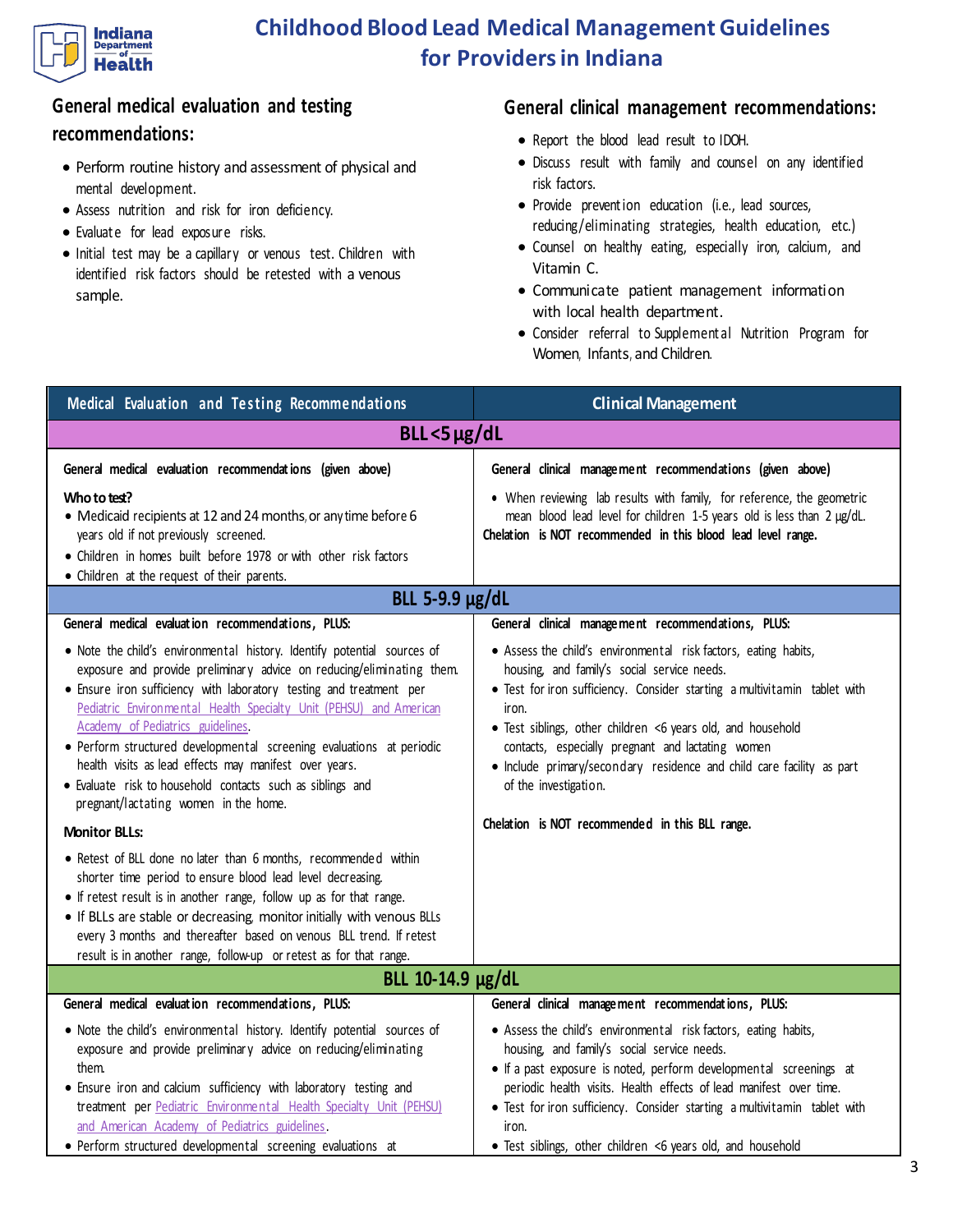

| periodic health visits as lead effects may manifest over years.<br>· Evaluate risk to household contacts such as siblings and<br>pregnant/lactating women in the home.<br>Monitor BLLS:<br>• Confirmatory BLL draw within 3 months of original. Venous test<br>preferred, capillary acceptable<br>• Retest thereafter within 3 months until BLL declines<br>• If retest result is in another range, follow up as for that range.<br>. If BLLs are stable or decreasing, monitor initially with venous BLLs based<br>on venous BLL trend. If retest result is in another range, follow-up or<br>retest as for that range. | contacts, especially pregnant and lactating women<br>• Make referrals to the local social services and assistance (WIC, Head<br>Start, First Steps, Help Me Grow, etc.) office if necessary.<br>• Include primary/secondary residence and child care facility as part<br>of the investigation.<br>• Environmental investigation and recommendations for remediation<br>services and home visit (education/referrals) by LHD staff will be<br>completed at this BLL. If BLL is persistent or rising, contact the local<br>health department (LHD).<br>Chelation is NOT recommended in this BLL range. |  |  |  |
|--------------------------------------------------------------------------------------------------------------------------------------------------------------------------------------------------------------------------------------------------------------------------------------------------------------------------------------------------------------------------------------------------------------------------------------------------------------------------------------------------------------------------------------------------------------------------------------------------------------------------|------------------------------------------------------------------------------------------------------------------------------------------------------------------------------------------------------------------------------------------------------------------------------------------------------------------------------------------------------------------------------------------------------------------------------------------------------------------------------------------------------------------------------------------------------------------------------------------------------|--|--|--|
| BLL 15-19.9 µg/dL                                                                                                                                                                                                                                                                                                                                                                                                                                                                                                                                                                                                        |                                                                                                                                                                                                                                                                                                                                                                                                                                                                                                                                                                                                      |  |  |  |
| General medical evaluation recommendations:                                                                                                                                                                                                                                                                                                                                                                                                                                                                                                                                                                              | General clinical management recommendations:                                                                                                                                                                                                                                                                                                                                                                                                                                                                                                                                                         |  |  |  |
| Monitor BLLs:<br>• Confirmatory BLL draw within 3 months of original. Venous test<br>preferred, capillary acceptable<br>• Retest thereafter within 3 months until BLL declines<br>• If retest result is in another range, follow up as for that range.<br>. If BLLs are stable or decreasing, monitor initially with venous BLLs based<br>on venous BLL trend. If retest result is in another range, follow-up or<br>retest as for that range.                                                                                                                                                                           | Chelation is NOT recommended in this BLL range.                                                                                                                                                                                                                                                                                                                                                                                                                                                                                                                                                      |  |  |  |
| BLL 20-44.9 µg/dL                                                                                                                                                                                                                                                                                                                                                                                                                                                                                                                                                                                                        |                                                                                                                                                                                                                                                                                                                                                                                                                                                                                                                                                                                                      |  |  |  |
| General medical evaluation recommendations, PLUS:                                                                                                                                                                                                                                                                                                                                                                                                                                                                                                                                                                        | General clinical management recommendations, PLUS:                                                                                                                                                                                                                                                                                                                                                                                                                                                                                                                                                   |  |  |  |
| • Complete diagnostic evaluation, history and physical exam with<br>neurodevelopmental assessment.<br><b>Monitor BLLs:</b><br>• Confirmatory BLL draw within 1 month. Venous test preferred, capillary<br>acceptable<br>• Retest within 1 to 3 months, depending on range, to ensure BLL is not<br>rising.<br>• Monitor monthly and afterward based on the BLL trend. If retest<br>result is in another range, follow up as for that range.                                                                                                                                                                              | • Additional evaluation such as abdominal x-ray should be considered<br>based on environmental investigation (e.g. pica for paint chips,<br>mouthing behaviors, etc.) Gut decontamination may be considered if<br>leaded foreign bodies visualized on x-ray.<br>Chelation is NOT recommended in this BLL range.                                                                                                                                                                                                                                                                                      |  |  |  |
| BLL 45-69.9 µg/dL (Urgent Medical Situation)                                                                                                                                                                                                                                                                                                                                                                                                                                                                                                                                                                             |                                                                                                                                                                                                                                                                                                                                                                                                                                                                                                                                                                                                      |  |  |  |
| General medical evaluation recommendations, PLUS:                                                                                                                                                                                                                                                                                                                                                                                                                                                                                                                                                                        | General clinical management recommendations, PLUS:                                                                                                                                                                                                                                                                                                                                                                                                                                                                                                                                                   |  |  |  |
| • Any treatment for BLLs in this range and greater should be done in<br>consultation with an expert. Contact IN Poison Control (1-800-222-<br>1222) or Region 5 PEHSU (1-866-967-7337) for guidance regarding<br>chelation, diagnostic tests, questions, etc.                                                                                                                                                                                                                                                                                                                                                            | • Evaluate whether hospitalization is needed to reduce lead exposure<br>(Managed with assistance of experienced provider). Notify LHD if<br>admitted or chelation administered.                                                                                                                                                                                                                                                                                                                                                                                                                      |  |  |  |
| Monitor BLLs:<br>• Confirmatory BLL draw within 24 hours.<br>• Consider reconfirming BLL, even for venous results.<br>• Retesting dependent on BLL range. Retest, venous only, 1 month after<br>chelation therapy is completed.<br>• If confirmed in this range, monitor BLLs during chelation.<br>• Retest every 2 to 4 weeks (or more based on most recent BLLs).<br>• Modify treatment guidelines if BLL remains elevated.<br>Monitor frequently until BLL declines.                                                                                                                                                  | Consider chelation therapy:<br>• Consult with a provider experienced in managing chelation<br>therapy.<br>• Chelation may be conducted at child's home if no lead hazards<br>are present. If hazards are present, child must be admitted to<br>hospital to receive chelation therapy.<br>• Consider bowel decontamination as an adjunct to chelation if<br>abdominal X-ray indicates enteral lead is present.<br>· Succimer can be prescribed.<br>• A minimum of two weeks between courses is recommended,                                                                                           |  |  |  |